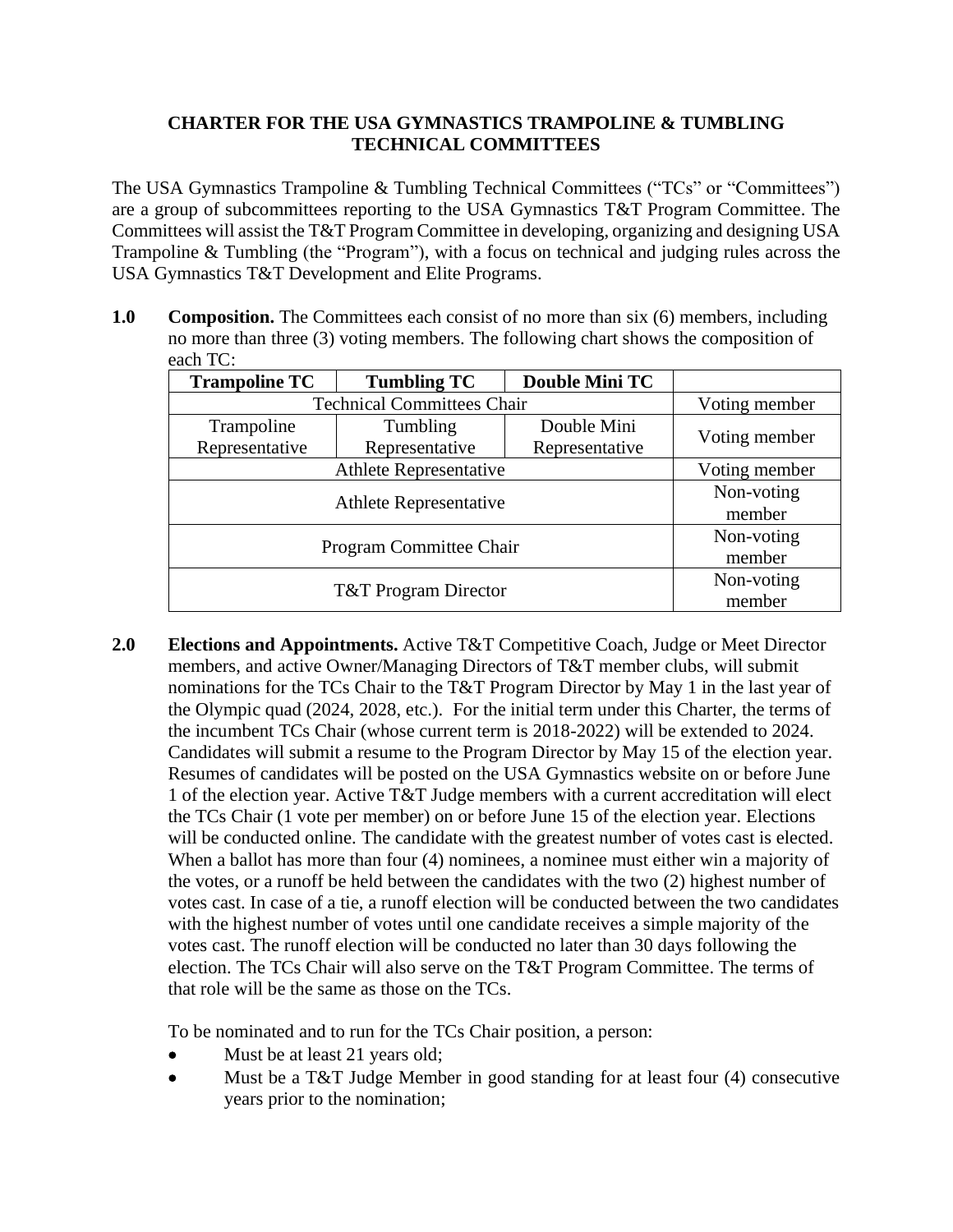- Must be actively involved in the Program and hold a current FIG brevet in one of the disciplines and a minimum of Category 1 in the other two; and
- Must have judged at a FIG Sanctioned international event within the current or last quadrennial cycle.

Active T&T Competitive Coach, Judge or Meet Director members, and active Owner/Managing Directors of T&T member clubs will submit nominations for the TCs discipline representatives (Trampoline Representative, Tumbling Representative, and Double Mini Representative) to the T&T Program Director by May 1 in the second year of the Olympic quad (2026, 2030, etc.). For the initial term under this Charter, the terms of the incumbent TCs discipline representatives (whose current terms are 2020-2024) will be extended to 2026.

Candidates will submit a resume to the Program Director by May 15 of the election year. Resumes of candidates will be posted on the USA Gymnastics website on or before June 1 of the election year. Active T&T Judge members with a current accreditation will elect the TCs Chair (1 vote per member) on or before June 15 of the election year. Elections will be conducted online. The candidate with the greatest number of votes cast is elected. When a ballot has more than four (4) nominees, a nominee must either win a majority of the votes, or a runoff be held between the candidates with the two (2) highest number of votes cast. In case of a tie, a runoff election will be conducted between the two candidates with the highest number of votes until one candidate receives a simple majority of the votes cast. The runoff election will be conducted no later than 30 days following the election.

To be nominated, and to run, for a TC Discipline Representative position, a person:

- Must be at least 21 years old, a T&T Judge Member in good standing for at least two (2) consecutive years prior to nomination, actively involved in the Program, and hold an FIG Brevet in the applicable discipline within the current or last quadrennial cycle; or
- Must be at least 21 years old, a T&T Judge Member in good standing for at least two (2) consecutive years prior to nomination, actively involved in the Program, and hold a Judges Category 1 for a minimum of five (5) years in the applicable discipline.

The Athlete Representatives are appointed by the USA Gymnastics Athletes Council in the second year of the Olympic quad (2022, 2026 etc.).

The Program Director will serve for the duration of their employment by USA Gymnastics in that role.

**3.0 Meetings and Minutes.** The Committees shall meet at least quarterly by telephone or videoconference and shall hold at least one in-person meeting each calendar year. The Committees may hold more frequent meetings as necessary or desirable. A majority of the voting Committee members present at a meeting shall constitute a quorum. Once a quorum is established, a majority vote of the present Committee members shall constitute action of the Committees. The Committees shall maintain minutes of all meetings, and publish these on the USA Gymnastics website.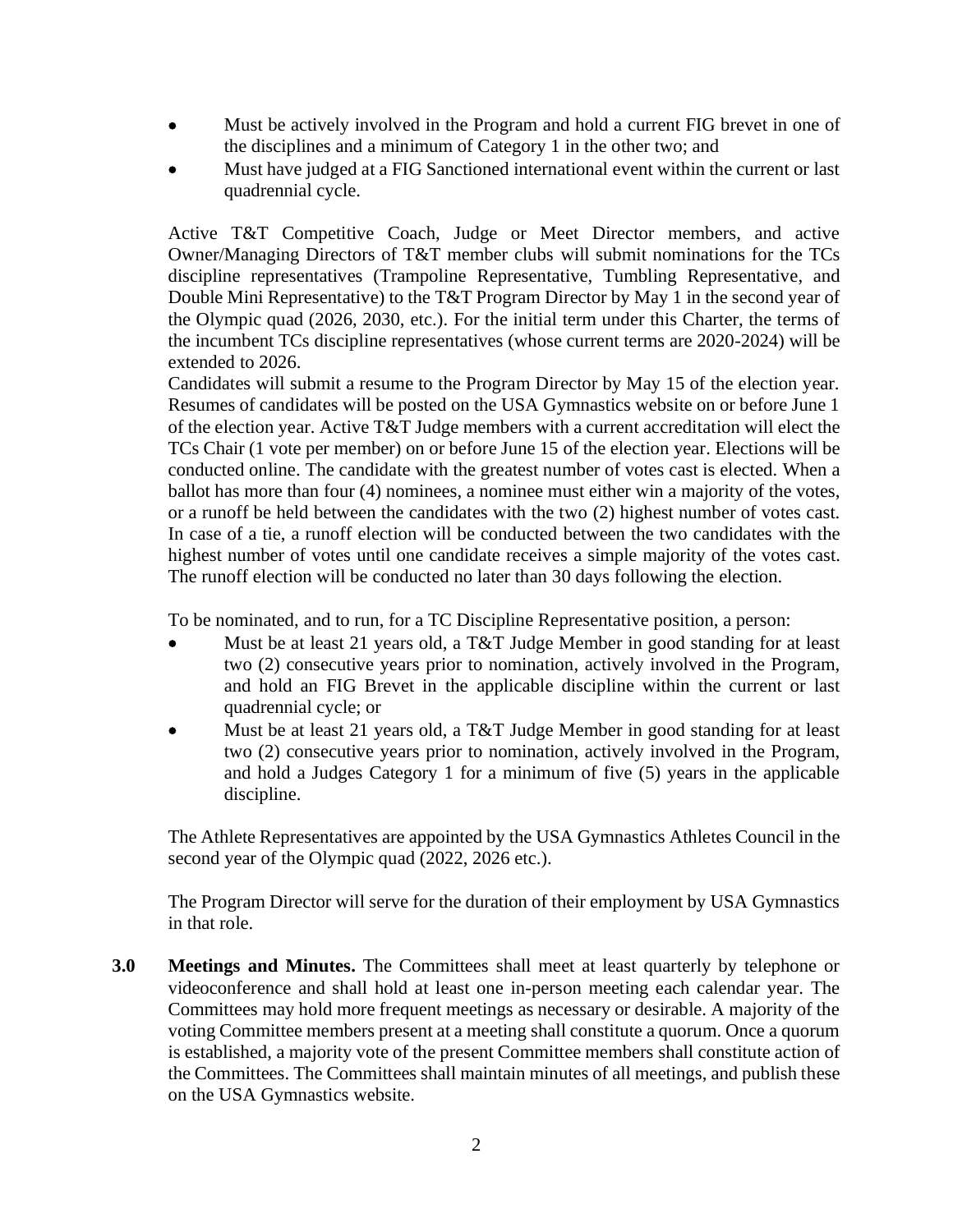The T&T Program Manager shall coordinate with and assist the Committee. The TCs Chair will secure, correlate, and disseminate agenda items for meetings and conference calls in advance of the meetings and calls. Unless determined otherwise for a particular meeting by action of the Committee, the outgoing TCs Chair will be invited to attend meetings as a guest for 6 months after their term ends.

- **4.0 Action Without a Meeting.** The Committees may take action without a meeting if written notice as described in this section (the "Notice") is given to each Committee member, and each member by the time stated in the Notice either votes in writing for or against such action, abstains in writing from voting, fails to respond or vote, or fails to demand in writing that action not be taken without a meeting. The Notice shall state the action to be taken, the time by which a Committee member must respond, and that failure to respond by the time stated in the Notice will be treated as an abstention. If, at the end of the time stated in the Notice, a majority of the Committee members have voted for the proposed action, then the action is approved and constitutes action of the Committee. All communications under this section may be transmitted or received by the Committees by email or other form of electronic communication. Action taken pursuant to this Section has the same effect as action taken at a meeting of the Committee.
- **5.0 Term limits.** All members of the TCs (excluding Athlete Representatives) will serve a four (4) year term that begins on August 1 of the election year and ends on July 31 of the fourth year. Elections will take place in the fourth year of each term. Committee members shall not serve more than three (3) consecutive terms in the same role.

The Athlete Representative will serve a four (4)-year term that begins on August 1 of the election year and ends on July 31 of the fourth year. The Athlete Representative shall not serve more than two (2) consecutive terms in the same role.

- **6.0 Voting.** If a Committee member recuses themselves from a Committee vote for any reason, then a representative of another TC, appointed by the TCs Chair, may vote instead. For example, if the Trampoline Representative recuses themselves, then the TCs Chair may appoint either the Tumbling Representative or Double Mini Representative to vote instead. If the voting Athlete Representative recuses herself or himself from voting for any reason, then the non-voting Athlete Representative will cast that vote instead. If the non-voting Athlete Representative also recuses herself or himself from voting for any reason, then a replacement athlete representative (approved in advance by the Athletes Council) will cast the vote instead.
- **7.0 Vacancies and Removal.** A Committee member's position on a Committee is regarded as an interim vacancy if a committee member is unable to perform their duty for a limited period of time not to exceed 1 year (e.g., is not able to attend meetings or participate in committee business for a limited duration, or has an interim suspension imposed). For an interim vacancy, the remaining TCs members will appoint an interim replacement. The interim replacement must be an individual who is qualified to fill the role. Any interim replacement Athlete Representative must be approved in advance by the Athletes' Council.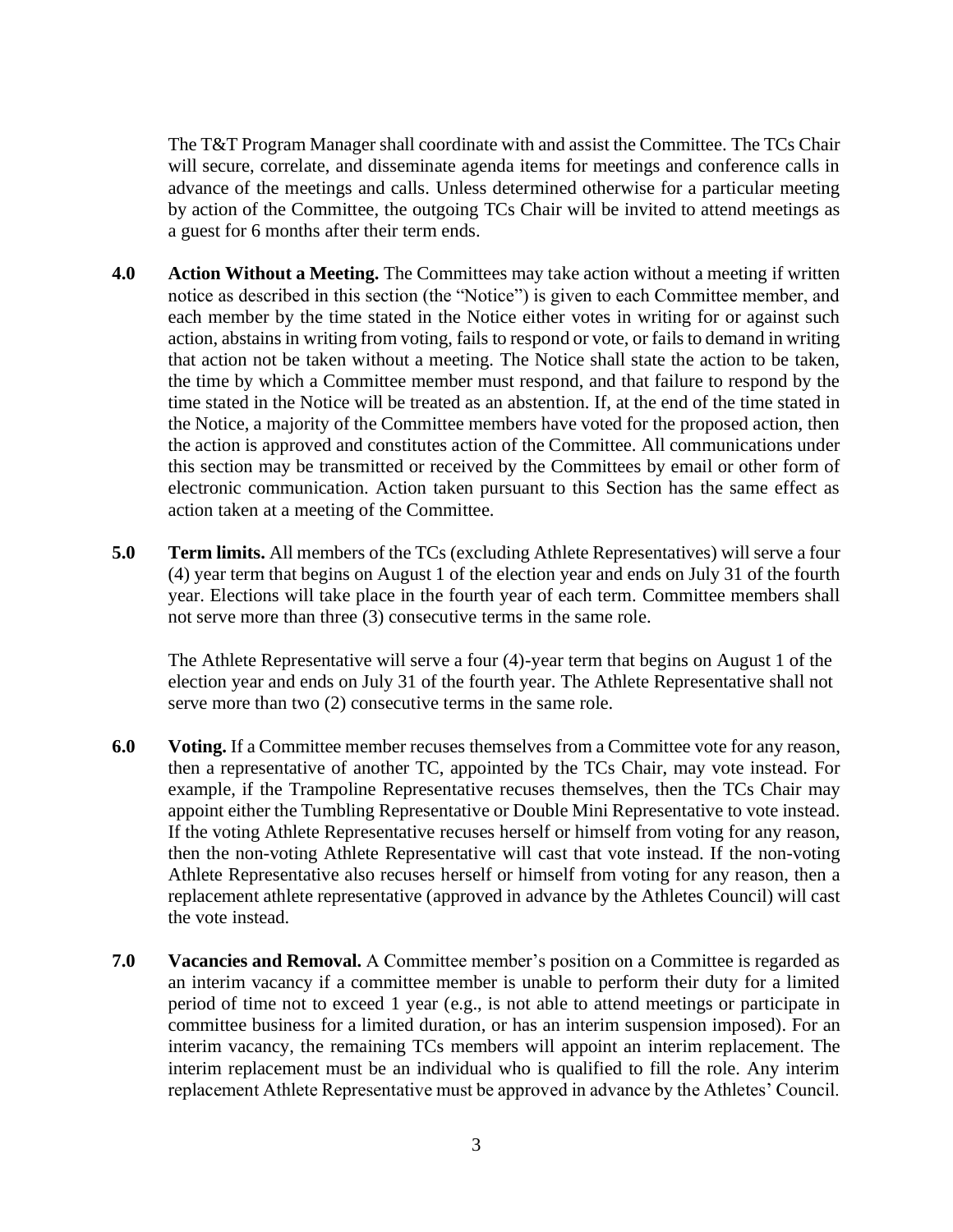A Committee member's position on a Committee becomes permanently vacant upon the member's resignation, removal, incapacity, disability or death, or upon the expiration of the member's term. Any member may resign at any time by giving written notice to the TCs Chair, except the TCs Chair's resignation shall be given to the PC Chair. Members of the Committee will be removed by the Committee if they fail to attend in person or participate by telephone or videoconference in at least three fourths (3/4) of the regular meetings of the Committee during any twelve (12) month period, unless they are able to demonstrate to the other Committee members that the presence of exigent circumstances caused and excused the absences. A member shall be removed in accordance with the preceding sentence by the affirmative vote of a majority of the voting power of the Committee (excluding the absent member). A member may also be removed for cause at any duly noticed meeting of the Committee, and after being provided an opportunity for the member to be heard by the Committee, upon the affirmative vote of at least two-thirds (2/3) of the total voting power of the Committee (excluding the member in question).

For any permanent vacancy occurring in a Committee with less than one year remaining in the term, the remaining TCs members will appoint a replacement in the same manner as an interim replacement.

Any permanent vacancy occurring in a Committee with one year or more remaining in the term, shall be filled as set forth in Section 2.0. A member elected to fill a vacancy shall be elected for the unexpired term of such member's predecessor in office. The remaining TCs members may appoint an interim replacement until the election is complete. The appointment process or election will be conducted in a timely manner.

- **8.0 Committee Duties.** The Committees will support and advise USA Gymnastics, including the Program Director, with respect to the following:
	- Working closely with the Program Director and Program Committee Chair;
	- Contributing to the development of well-organized and well-designed Elite and Development Programs for the disciplines of Trampoline, Synchronized Trampoline, Double Mini Trampoline, and Tumbling in the United States consistent with the goals and objectives of USA Gymnastics;
	- Recommending qualified judges for international competitions to the SCs;
	- Selecting qualified judges for national events;
	- Supporting USA Gymnastics, the Program and its Rules & Policies;
	- Annually reviewing and recommending to the Program Committee updates to the existing Elite and Development Codes of Points and Rules & Policies pertaining to judging and the TCs;
	- Performing duties as assigned by the Program Director, and the Program Committee;
	- Meeting regularly in adherence with the Committee Charter;
	- Providing leadership for a visible, viable relationship with USA Gymnastics, subcommittees, T&T members and other related groups;
	- Developing judges certification;
	- Developing and distributing coaches education; and